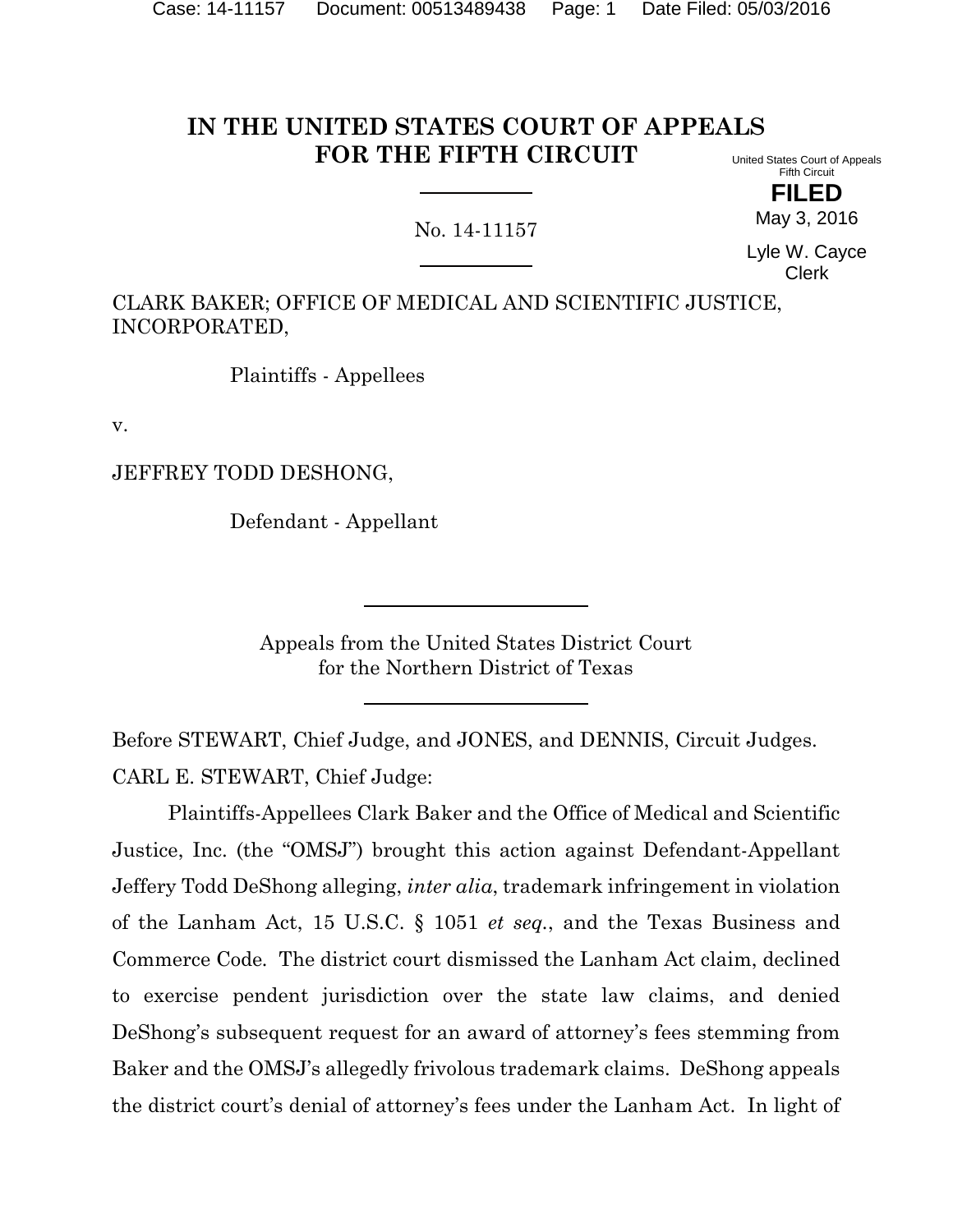recent Supreme Court precedent illuminating the standard for "exceptional" cases which warrant the award of attorney's fees, we REVERSE and REMAND.

I.

Clark Baker is a retired officer of the Los Angeles Police Department and a licensed private investigator. Relevant to this suit is his role as Chief Executive Officer of the OMSJ, a non-profit corporation which investigates medical and scientific corruption cases. In 2010, the OMSJ launched the website www.omsj.org to promote numerous medical, legal and investigative services for individuals involved in criminal or civil suits. One such service is the OMSJ's "HIV Innocence Group," a non-profit organization that facilitates the representation of individuals accused of the intentional or reckless infection of another person with HIV.

In 2011, DeShong launched two websites of his own: www.hivinnocencegrouptruth.com and www.hivinnocenceprojecttruth.com. According to DeShong, each was created in order to deconstruct the OMSJ's alleged misrepresentation of the effects of HIV and AIDS and allegedly false research that the OMSJ promulgated on its "HIV Innocence Group" webpage. As DeShong's website names clearly indicate, the use of the phrases "HIV Innocence Group Truth" and "HIV Innocence Project Truth" are similar to the "HIV Innocence Group" website published by the OMSJ.

### II.

Baker and the OMSJ filed the underlying action against DeShong in the District Court of the Northern District of Texas, Fort Worth Division. The complaint, as amended, asserted four claims against DeShong: (1) trademark infringement under the Lanham Act; (2) trademark infringement under the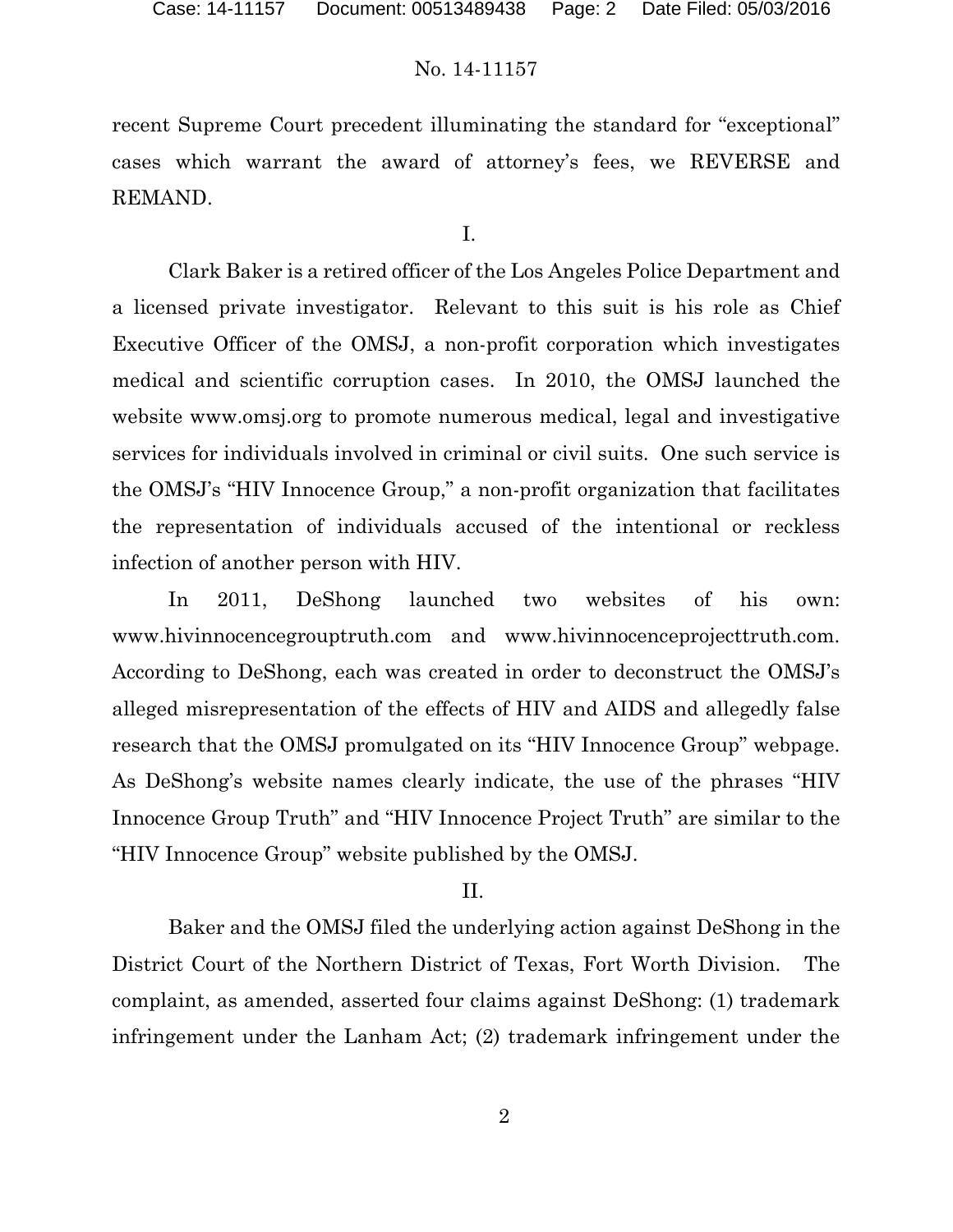Texas Business and Commerce Code; (3) defamation; and (4) business disparagement.

The district court dismissed the Lanham Act claims, concluding that even taking Baker's allegations as true, he failed to raise an inference that a reasonable person could confuse the content of DeShong's website with the OMSJ's "HIV Innocence Group" trademark. Weighing statutory and common law factors, the district court declined to exercise jurisdiction over Baker's remaining state law claims.

DeShong moved for attorney's fees under § 1117(a) of the Lanham Act in the amount of \$49,706.86, which the court denied. Relying on current Fifth Circuit precedent, the district court determined that DeShong failed to show that this suit was an example of an "exceptional" case which warranted the award of attorney's fees. The court concluded that DeShong had not shown by clear and convincing evidence that Baker and the OMSJ pursued this suit in bad faith. DeShong timely appeals.

On appeal, DeShong argues that this court should (1) adopt the Supreme Court's standard in *Octane Fitness, LLC v. Icon Health and Fitness, Inc.*, 134 S. Ct. 1749 (2014)*,* which expanded the standard under which a lawsuit presents an "exceptional case" meriting the award of attorney fees; and (2) conclude that the OMSJ's groundless trademark claim is sufficient to deem this case exceptional.

### III.

We first address whether the district court erred in its interpretation of 15 U.S.C. § 1117(a) in denying DeShong's motion for attorney's fees under the Lanham Act. Our analysis begins with the text of  $\S$  1117(a): "The court in exceptional cases may award reasonable attorney fees to the prevailing party." In *Scott Fetzer Co. v. House of Vacuums*, we held that a case is "exceptional" if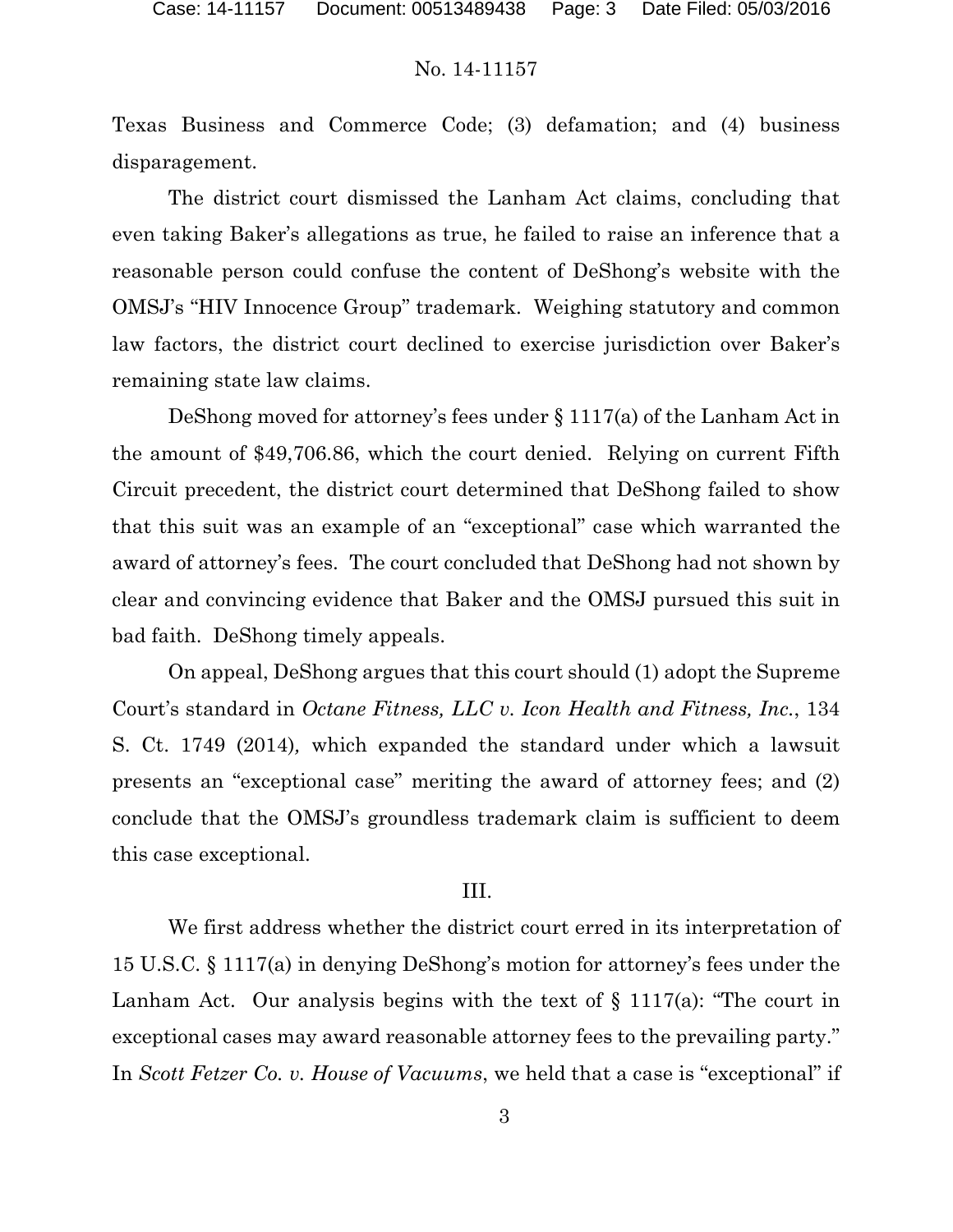brought in bad faith. 381 F.3d 477, 490 (5th Cir. 2004); *see also Robin Sing Educ. Servs. Inc. v. Excel Test. Prep.*, 291 F. App'x 620, 621 (5th Cir. 2008). "[T]he prevailing party must demonstrate the exceptional nature of the case by clear and convincing evidence . . . ." *CJC Holdings, Inc. v. Wright & Lato, Inc.*, 979 F.2d 60, 65 (5th Cir. 1992).

DeShong urges this court to adopt the Supreme Court's holding in *Octane Fitness*, which analyzed when a district court may award fees under the "exceptional" case standard as established under the Patent Act. *See* 35 U.S.C. § 285; *Octane Fitness*, 134 S. Ct. at 1756. The *Octane Fitness* Court unanimously decided that the word "exceptional" does not limit the award of attorney's fees in a patent lawsuit to cases in which a party's bad faith conduct is shown by clear and convincing evidence. *Octane Fitness*, 134 S. Ct. at 1756. We adopt the Supreme Court's construction of "exceptional" according to its ordinary meaning:

[W]hen Congress used the word in § 285 (and today, for that matter), "[e]xceptional" meant "uncommon," "rare," or "not ordinary." Webster's New International Dictionary 889 (2d ed. 1934); *see also* 3 Oxford English Dictionary 374 (1933) (defining "exceptional" as "out of the ordinary course," "unusual," or "special"); Merriam–Webster's Collegiate Dictionary 435 (11th ed. 2008) (defining "exceptional" as "rare"); *Noxell Corp. v. Firehouse No. 1 Bar–B–Que Restaurant*, 771 F.2d 521, 526 (C.A.D.C.1985) (R.B. Ginsburg, J., joined by Scalia, J.) (interpreting the term "exceptional" in the Lanham Act's identical fee-shifting provision, 15 U.S.C. § 1117(a), to mean "uncommon" or "not run-of-the-mill").

*Id.*

Prior to *Octane Fitness,* the Federal Circuit held that patent litigants may only recover attorney's fees under § 285 with proof by clear and convincing evidence of either (1) litigation-related misconduct of an independently sanctionable magnitude or (2) a suit brought in subjective bad faith that is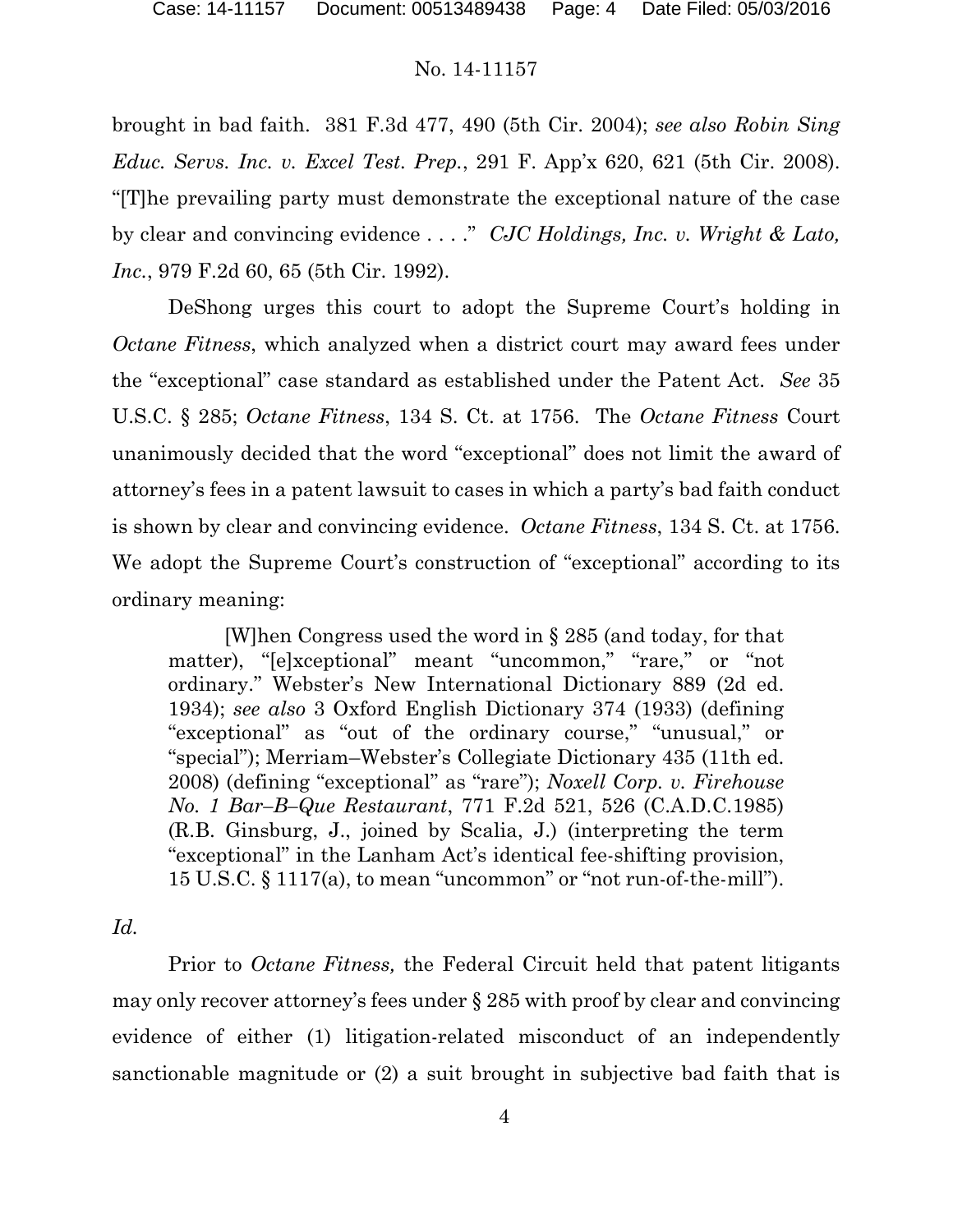objectively baseless. *Id.* at 1754 (citing *Brooks Furniture Mfg., Inc. v. Dutailier Int'l, Inc.*, 393 F.3d 1378, 1381 (Fed. Cir. 2005)). Finding this framework inconsistent with the text of § 285, the Court embraced an expansive reading of the word "exceptional," explaining that the current standard articulated by the Federal Circuit was an inflexible framework superimposed onto statutory text that is inherently flexible. *Id.* at 1754, 1756 ("[T]he Federal Circuit abandoned that holistic, equitable approach in favor of a more rigid and mechanical formulation."). In fact, the Court turned to the D.C. Circuit's reading of the Lanham Act, where it held that "it [is] fair to assume that Congress did not intend rigidly to limit recovery of fees by a [Lanham Act] defendant to the rare case in which a court finds that the plaintiff 'acted in bad faith, vexatiously, wantonly, or for oppressive reasons' . . . . Something less than 'bad faith' suffices to mark a case as 'exceptional.'" *Octane Fitness,* 134 S. Ct. at 1757 (alteration in original) (quoting *Noxell*, 771 F.2d, at 526).The Court defined an "exceptional" case under § 285 as any case which "stands out from others with respect to the substantive strength of a party's litigating position (considering both the governing law and the facts of the case) or the unreasonable manner in which the case was litigated." *Id.* at 1756. For example, in *Fogerty*, the court explained that in determining whether to award fees under a similar provision in the Copyright Act, "district courts could consider a 'nonexclusive' list of 'factors,' including 'frivolousness, motivation, objective unreasonableness (both in the factual and legal components of the case) and the need in particular circumstances to advance considerations of compensation and deterrence.'" *Id.* at 1756 n.6 (quoting *Fogerty v. Fantasy, Inc.*, 510 U.S. 517, 534 n.19 (1994)).

The Court similarly made clear that such a bad faith requirement would render § 285 superfluous: "We have long recognized a common-law exception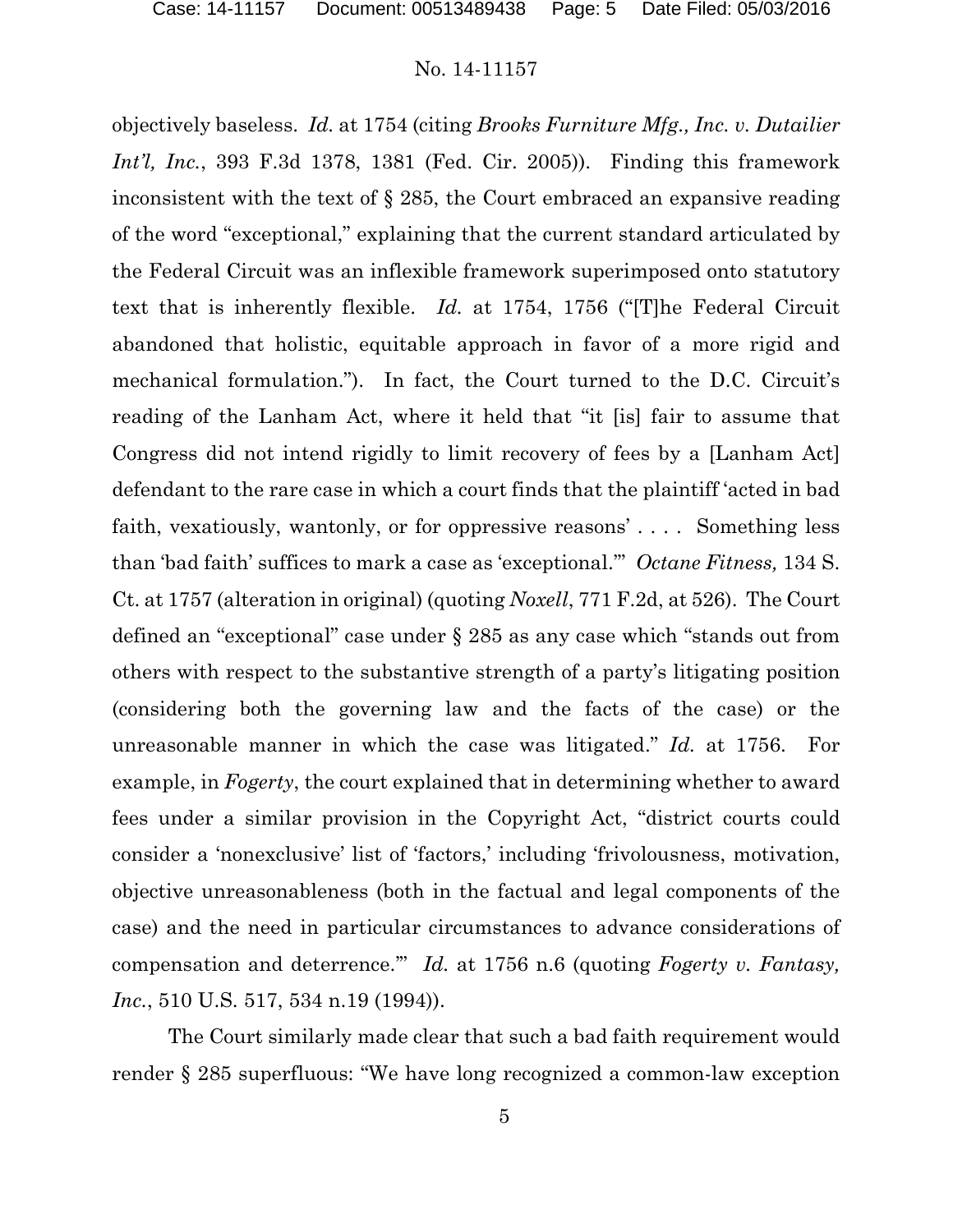to the general American rule against fee-shifting—an exception, inherent in the power [of] the courts that applies for 'willful disobedience of a court order or when the losing party has acted in bad faith, vexatiously, wantonly, or for oppressive reasons." *Id.* at 1749 (alteration in original) (quotation marks omitted) (quoting *Alyeska Pipeline Service Co. v. Wilderness Soc'y*, 421 U.S. 240, 258–259 (1975)).

Finally, the Court rejected the "clear and convincing" evidentiary hurdle established by the Federal Circuit and has yet to construe similar fee-shifting statutes as requiring proof of entitlement to fees by clear and convincing evidence. *See id.* at 1758 ("[N]othing in § 285 justifies such a high standard of proof. Section 285 demands a simple discretionary inquiry; it imposes no specific evidentiary burden, much less a high one.")

While *Octane Fitness* directly concerns the scope of a district court's discretion to award fees for an "exceptional" case under § 285 of the Patent Act, the case guides our interpretation of  $\S$  1117(a) of the Lanham Act and is instructive here. *See* S. Rep. No. 93–1400, at 2 (1974) (highlighting the identical language between § 285 and §1117(a), as well as Congress' reference to  $\S 285$  in passing  $\S 1117(a)$  $\S 1117(a)$  $\S 1117(a)$ ).

 $\overline{a}$ 

<span id="page-5-0"></span><sup>&</sup>lt;sup>1</sup> In 1946, Congress amended the Patent Act to add a discretionary fee-shifting provision to award attorney's fees to the prevailing party upon the entry of judgment in any patent case. *See* 35 U.S.C. § 70 (1946 ed.) (recodified as 35 U.S.C. § 285); Act of Aug. 1, 1946, Ch. 726 § 1, 60 Stat. 778. Like the Patent Act, the Lanham Act did not authorize the awarding of attorney's fees to the prevailing party in its originally enacted legislation. *See*  Act of Feb. 20, 1905, 33 Stat. 724. However, Congress recognized a compelling need for a provision allowing for the award of attorney's fees in the trademark litigation context in response to the Supreme Court's decision in *Fleischmann Distilling Corp. v. Maier Brewing Co.*, 386 U.S. 714 (1967). *Fleischmann* held that attorney's fees were not available under the Lanham Act absent express statutory authority. *Id.* at 721; *see also Fair Wind Sailing, Inc. v. Dempster*, 764 F.3d 303, 313–14 (3d Cir. 2014). Because such a remedy existed in the patent law and copyright law fields, but not yet in trademark law, Congress enacted a similar provision under the Lanham Act in 1975. *See* Act of Jan. 2, 1975, Pub. L. No. 93–600, § 3, 88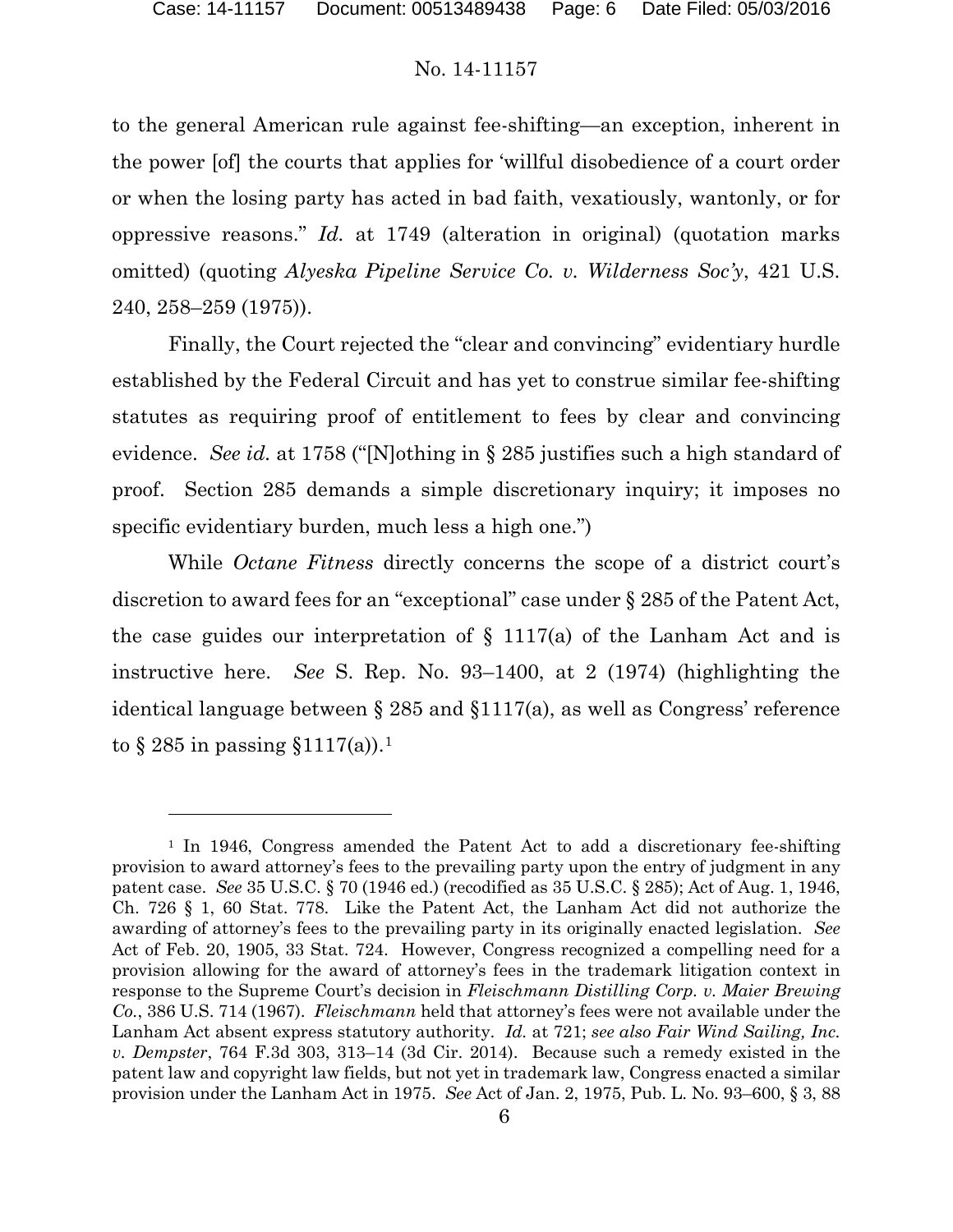$\overline{a}$ 

# No. 14-11157

Like the Patent Act, the Lanham Act's text establishes a flexible standard for whether a case is "exceptional." The text of § 1117(a), identical to § 285, says in full that "[t]he court in exceptional cases may award reasonable attorney fees to the prevailing party." It creates no rigid standard of culpable conduct. *See, e.g.*, *B & B Hardware, Inc. v. Hartgis Indus., Inc.*, 716 F.3d 1020, 1027 (8th Cir. 2013), *rev'd on other grounds, 1*35 S. Ct. 1293 (2015) (defendant can be awarded attorney's fees when the plaintiffs' suit meets one of four criteria: "groundless, unreasonable, vexatious, or pursued in bad faith"); *Cairns v. Franklin Mint Co.*, 292 F.3d 1139, 1156 (9th Cir. 2002) (same); *see also Ji v. Bose Corp.*, 626 F.3d 116, 129 (1st Cir. 2010) (allowing the awarding of attorney's fees under the Lanham Act when there is "something less than . . . bad faith").

Already in this court's power is the ability to award attorney's fees for conduct that is done in bad faith. Accordingly, because this long-established American common-law rule already provides for an award in such an instance, "Congress [could not have intended] to permit the award of attorney's fees to a prevailing defendant only in a situation where the plaintiff was motivated by bad faith in bringing the action" when it enacted § 1117(a). *Christiansburg Garment Co. v. Equal Emp't Opportunity Comm'n*, 434 U.S. 412, 417, 419 (1978).

Finally, the Court has made clear its unwillingness to construe feeshifting provisions such as  $\S$  1117(a) as requiring a clear and convincing evidence standard. *See Octane Fitness*, 134 S. Ct. at 1758. Because § 285 and § 1117(a) are clear "statutory equivalents," we read their nearly identical language to reflect the fact that the Court "think[s] it clear that Congress

Stat. 1955 (amending section 35(a) of the Lanham Act). The purpose of the fee-shifting provision in the Lanham Act is best understood in light of this legislative history.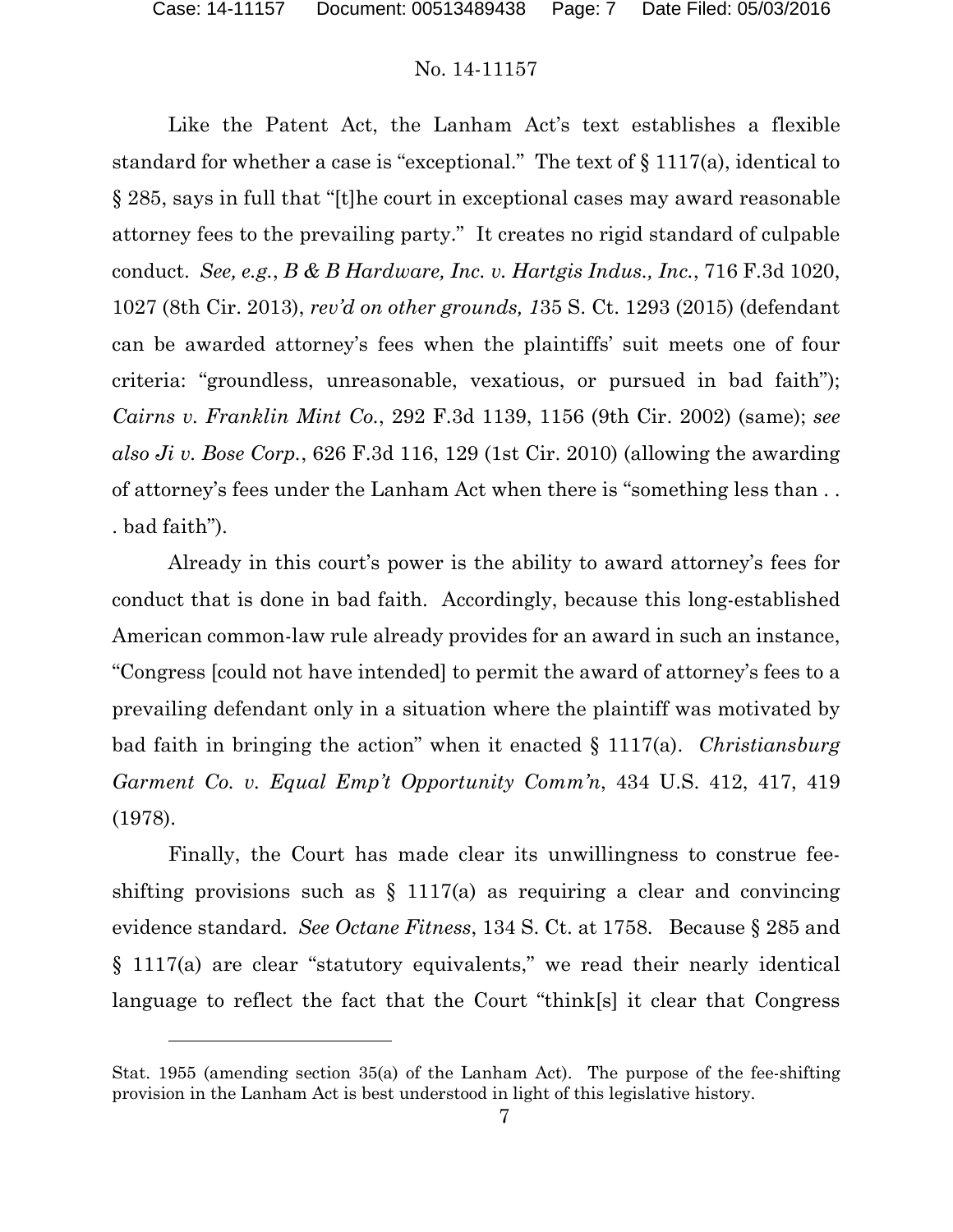intended the same language to have the same meaning in both statutes." *See, e.g.*, *Commc'ns Workers of Am. v. Beck*, 487 U.S. 735, 745–7 (1988).

In light of the Supreme Court's clear guidance under § 285—and given the parallel purpose, structure, and language of  $\S 1117(a)$  to  $\S 285$ —we join our sister circuits in their reading of "exceptional" under *Octane Fitness* and construe the same meaning here. *See Georgia-Pac. Consumer Prods. LP v. von Drehle Corp.*, 781 F.3d 710 (4th Cir. 2015), *as amended* (Apr. 15, 2015) ("[T]he language of  $\S 1117(a)$  and  $\S 285$  is identical, and we conclude that there is no reason not to apply the *Octane Fitness* standard when considering the award of attorneys fees under § 1117(a)."); *Fair Wind Sailing, Inc. v. Dempster*, 764 F.3d 303 (3d Cir. 2014) (importing the definition of "exceptionality" into its interpretation of  $\S$  [1117(a)] and holding that the district court should apply the *Octane Fitness* standard when considering the award of attorney's fees under this provision).[2](#page-7-0) *See id.* at 754 ("[O]nly the most compelling evidence could persuade us that Congress intended the nearly identical language of these two provisions to have different meaning); *Levin v. United States*, 133 S. Ct. 1224, 1233 (2013) ("[I]t is generally presumed that Congress acts intentionally and purposely in the disparate inclusion or exclusion." (internal

 $\overline{a}$ 

<span id="page-7-0"></span><sup>2</sup> Other circuits have taken a similar approach in interpreting the Lanham Act using the *Octane Fitness* framework:

<sup>[</sup>W]e have "look[ed] to the interpretation of the patent statute for guidance" in interpreting § [1117(a)]. *Id.* Moreover, in its explication of the word "exceptional," the *Octane Fitness* Court relied in part on the D.C. Circuit's holding [defining] the term "exceptional," as used in  $\S$  [1117(a)] of the Lanham Act . . . *Octane Fitness*, 134 S.Ct. at 1756 (*quoting Noxell Corp. v. Firehouse No. 1 Bar–B–Que Rest.*, 771 F.2d 521, 526 (D.C. Cir.1985)). In so doing, the *Octane Fitness* Court noted that the Lanham Act fee provision is "identical" to § 285 of the Patent Act. *Id.* We believe that the Court was sending a clear message that it was defining "exceptional" not just for the fee provision in the Patent Act, but for the fee provision in the Lanham Act as well.

*Fair Wind Sailing, Inc. v. Dempster*, 764 F.3d 303, 315 (3d Cir. 2014).